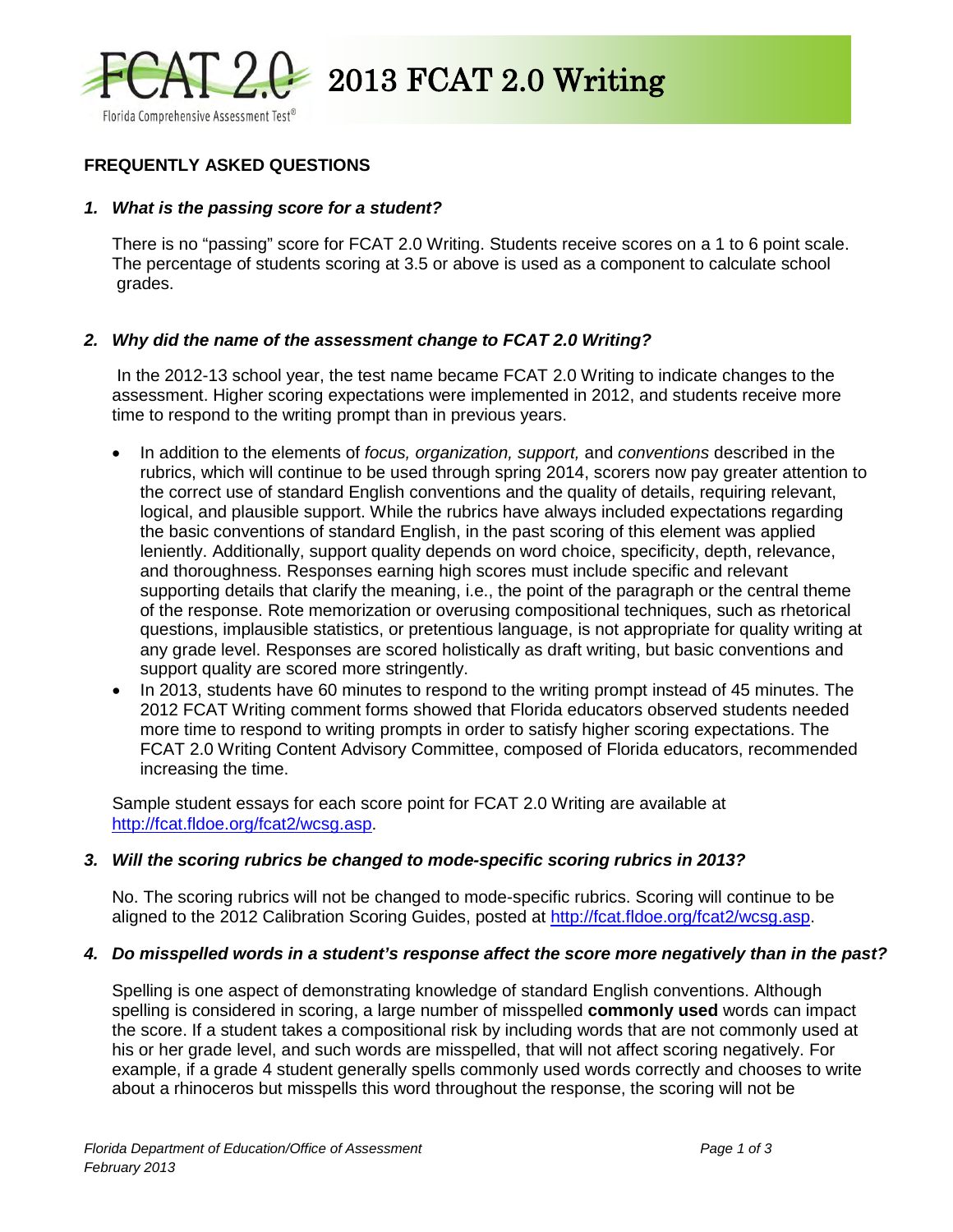negatively affected. Students should allow time for proofreading to correct inadvertent misspellings and edit for incorrect use of other conventions of standard English.

# *5. What are the expectations for high scores on the writing assessment?*

The quality of the response, rather than the appearance or length of the response, is part of Florida's scoring criteria. Although responses receiving high scores are not perfect, the writing demonstrates overall control of the following elements:

- efficient planning, drafting, revising, and editing;
- clear and consistent focus on the topic that establishes and maintains a main idea, theme, or unifying point in the response;
- effective organization for the writing purpose, including internal transitions that help the reader understand how paragraphs work together, reference one another, and build to a larger point;
- sufficient, specific, and relevant development of support, i.e., elaboration that includes concrete details and pertinent information that helps the reader construct mental images;
- clear, precise word choice that provides a natural, reasonable, and consistent tone to the response, rather than sudden bursts of elevated, contrived use of vocabulary, or discordant use of creative writing strategies;
- various sentence structures and styles that add compositional facility and rhythm to the response, allow emphasis of critical points, and create interest for the reader;
- overall control of the basic conventions of standard English; and
- purposeful use of elements that promote the intended narrative, persuasive, or expository purpose for writing.

## *6. Which organizational format is preferred for FCAT 2.0 Writing?*

A critical part of effective writing is clear, logical organization. Florida's scoring criteria do not mandate a particular style, number of paragraphs, or organizational structure. Before deciding which organizational structure would be the most effective way to present information, the student should think about the purpose for writing and who will be reading the response. Although some methods of organization lend themselves to a particular purpose for writing (such as chronological order for narration and order of importance for persuasion), such patterns are not exclusive to those writing purposes. The choice of organizational pattern and transitional devices should provide order to the information presented and allow the reader to understand connections between and among ideas.

## *7. Where can educators, students, and the public find a resource that illustrates scoring expectations?*

Examples of student responses are available at [http://fcat.fldoe.org/writing-prompts.asp.](http://fcat.fldoe.org/writing-prompts.asp) Developed in collaboration with Florida educators, the FCAT 2.0 Writing Calibration Scoring Guides, 2012 FCAT Writing Anchor Sets, and 2012 FCAT Writing Exemplar Sets on that site illustrate how scorers will base their decisions for FCAT 2.0 Writing through 2014.

## *8. Should educators use the 2012 FCAT Writing Anchor Sets on the department's website for 2013 staff development purposes?*

Yes. The 2012 FCAT Writing Anchor Sets are aligned to the FCAT 2.0 Writing Calibration Scoring Guides and can be used as an additional resource for staff-development purposes. The responses in each anchor set are based on prompts administered in 2012 and provide an understanding of student scores for narrative (grade 4) and persuasive (grades 8 and 10) writing purposes.